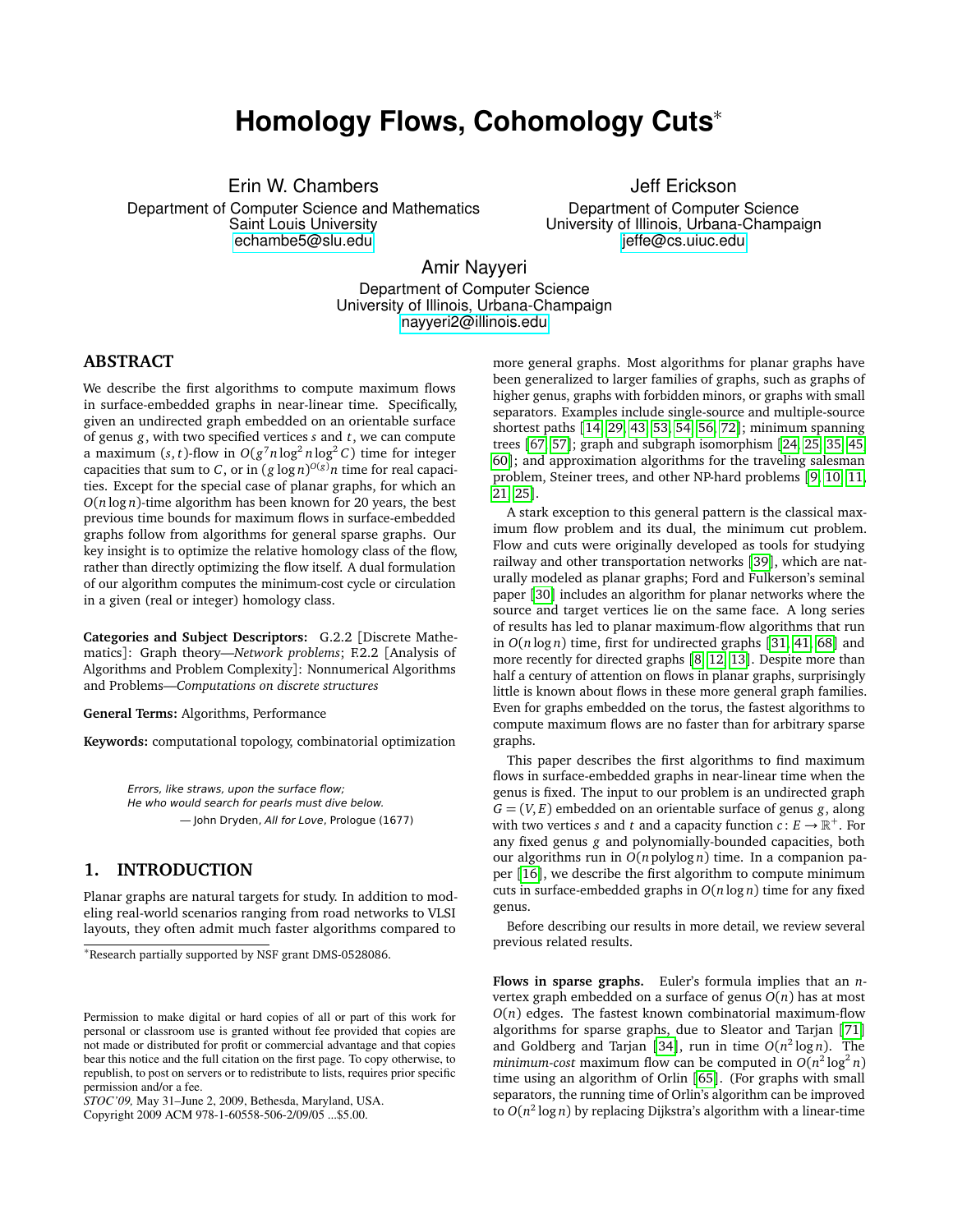shortest-path algorithm [[43,](#page-7-2) [72](#page-8-3)].) The fastest algorithm known for integer capacities, due to Goldberg and Rao [[33](#page-7-19)], runs in  $O(\min\{n^{2/3}, m^{1/2}\}m \log(n^2/m) \log U) = O(n^{3/2} \log n \log U)$  time, where *U* is an upper bound on the edge capacities. The recent algorithm of Diatch and Spielman [[22](#page-7-20)] computes the minimumcost maximum flow in time  $O(n^{3/2} \text{ polylog } n \log U)$ .

For further background on maximum flow algorithms and related results, we refer the reader to monographs by Ahuja *et al.* [[4](#page-6-0)] and Schrijver [[69](#page-8-11)].

**Flows in planar graphs.** Maximum flows in planar graphs have received considerable attention for more than 50 years. Weihe [[77](#page-8-12)] and Borradaile and Klein [[8,](#page-7-14) [12,](#page-7-15) [13](#page-7-16)] describe the history of planar flow algorithms in detail; we describe only a few important highlights.

Itai and Shiloach exploited the connection between maximum flows in an undirected planar graph and shortest paths in its dual graph to obtain an *O*(*n* log *n*)-time algorithm when the source and sink vertices lie on a common face [[49](#page-8-13)]; see also Hassin [[40](#page-7-21)].

Reif [[68](#page-8-8)] developed a divide-and-conquer algorithm to compute a minimum cut, and thus the maximum flow *value*, in a planar undirected network in  $O(n\log^2 n)$  time. Reif's algorithm was extended by Hassin and Johnson to compute the actual maximum flow in  $O(n \log n)$  additional time, using a carefully structured dual shortest-path computation [[41](#page-7-13)]. Frederickson subsequently improved Reif's algorithm to  $O(n \log n)$  time [[31](#page-7-12)]. Frederickson's improvement can also be obtained more directly using more recent planar shortest-path algorithms [[14,](#page-7-0) [43,](#page-7-2) [53,](#page-8-0) [72](#page-8-3)].

Maximum flows in *directed* planar graphs were first investigated by Johnson and Venkatesan [[50](#page-8-14)], who described an algorithm based on recursive separator decompositions with running time  $O(n^{3/2} \log n)$ . Venkatesan [[75](#page-8-15)] observed that a feasible flow with a given *value*, if such a flow exists, can be computed in  $O(n^{3/2})$  time by computing a single-source shortest path tree in a dual graph with both positive and negative edge weights, using an algorithm of Lipton, Rose, and Tarjan [[56](#page-8-2)]; see also [[61](#page-8-16)]. Binary search over the possible flow values gives a max-flow algorithm that runs in  $O(n^{3/2} \log C)$  time, where *C* is the sum of the capacities. This running time is improved by recent planar shortest path algorithms [[43,](#page-7-2) [29](#page-7-1)]; the algorithm of Klein, Mozes, and Weimann [[54](#page-8-1)] implies a running time of  $O(n\log^2 n\log C)$ . Returning to the classical augmenting path technique, Weihe [[77,](#page-8-12) [76](#page-8-17)] described a planar maximum-flow algorithm that runs in *O*(*n* log *n*) time, provided the input graph satisfies a certain connectivity condition. Finally, Borradaile and Klein [[8,](#page-7-14) [12,](#page-7-15) [13](#page-7-16)] described an *O*(*n* log *n*)-time algorithm to find maximum flows in arbitrary directed planar graphs.

**Generalizations of planar graphs.** Surprisingly little is known about the complexity of flow algorithms for generalizations of planar graphs. Miller and Naor [[61](#page-8-16)] generalized Johnson and Venkatesan's algorithm to planar (single commodity) flow networks with multiple sources and sinks. A recent algorithm of Hochstein and Wiehe [[44](#page-8-18)] computes a maximum flow in a planar graph with *k* additional edges in *O*(*k* <sup>3</sup>*n* log *n*) time, using a clever simulation of Goldberg and Tarjan's push-relabel algorithm [[34](#page-7-18)].

To our knowledge, the only prior result that applies to graphs of positive genus, but not to arbitrary sparse graphs, is an algorithm of Imai and Iwano [[48](#page-8-19)] that computes minimum-cost flows in graphs with small balanced separators, using a combination of nested dissection [[56,](#page-8-2) [66](#page-8-20)], interior-point methods [[74](#page-8-21)], and

fast matrix multiplication. Their algorithm can be adapted to compute maximum flows in any graph of constant genus in time  $O(n^{1.595} \log C)$ , where *C* is the sum of the capacities. However, this is slower than more recent and more general algorithms [[33,](#page-7-19) [22](#page-7-20)].

**New results.** Our key insight generalizes the relationship between flows and dual shortest paths in planar graphs first observed by Venkatesan [[75](#page-8-15)]. We prove that given any flow *f* , one can find a feasible flow in the same *homology class* in nearlinear time by computing a single-source shortest path tree in the dual of the residual network *G<sup>f</sup>* . This observation allows us to optimize the homology class of the flow, rather than directly optimizing the flow itself; instead of optimizing a vector of  $O(n)$ flow values, our algorithm optimizes a vector of  $2g + 1$  homology coefficients. We perform this optimization implicitly using two different techniques. The central-cut ellipsoid method [[38,](#page-7-22) [37](#page-7-23)] yields an algorithm that runs in  $O(g^7n\log^2 n\log^2 C)$  time for integer capacities that sum to *C*. Alternately, multidimensional parametric search [[1](#page-6-1)] yeilds an algorithm with running time *g <sup>O</sup>*(*g*)*n* log<sup>2</sup>*g*+<sup>4</sup> *n*. Both running times are *O*(*n* polylog *n*) for any fixed genus *g*.

A dual formulation of our algorithm finds the minimum-cost circulation in the same homology class as a given circulation, in roughly the same time as computing a maximum flow. If the capacities are integers, the resulting circulation is the minimum-cost *integer* circulation in the desired homology class. The minimumcost circulation is always the weighted sum of at most 2*g* directed cycles.

In a companion paper [[16](#page-7-17)], we describe an algorithm to compute minimum cuts in  $g^{O(g)}n \log n$  time, using very different techniques than in this paper [[15,](#page-7-24) [55](#page-8-22)]. Essentially the same algorithm computes the shortest cycle in every  $\mathbb{Z}_2$ -homology class, in the same running time. Unlike the corresponding problem for circulations considered in this paper, we prove that computing the shortest cycle in a *single*  $\mathbb{Z}_2$ -homology class is NP-hard.

## **2. DRAMATIS PERSONAE**

We begin by recalling several useful definitions from topological graph theory and algebraic topology. For more comprehensive background, we refer the interested reader to Gross and Tucker [[36](#page-7-25)] or Mohar and Thommasen [[62](#page-8-23)] for topological graph theory; and Hatcher [[42](#page-7-26)], Massey [[58](#page-8-24)], or Spanier [[63](#page-8-25)] for algebraic topology.

## **2.1 Surfaces**

A *surface* (more formally, a *2-manifold*) is a Hausdorff topological space in which every point has an open neighborhood homeomorphic to  $\mathbb{R}^2$ . A *cycle* in a surface  $\Sigma$  is (the image of) a continuous map  $\gamma: S^1 \to \Sigma$ ; a cycle is *simple* if this map is injective. The *genus* of a surface  $\Sigma$  is the maximum number of simple, disjoint, non-separating cycles  $\gamma_1, \gamma_2, \ldots, \gamma_g$  in  $\Sigma$ ; that is,  $\gamma_i \cap \gamma_j = \emptyset$  for all *i* and *j*, and the space  $\Sigma \setminus (\gamma_1 \cup \cdots \cup \gamma_g)$  is connected. This paper will consider only compact, connected, orientable surfaces; up to homeomorphism, there is exactly one such surface with any non-negative genus *g*, namely the sphere with *g* handles attached. We will also assume that  $g = o(n)$ , since our new algorithms improve existing results only when *g* is small.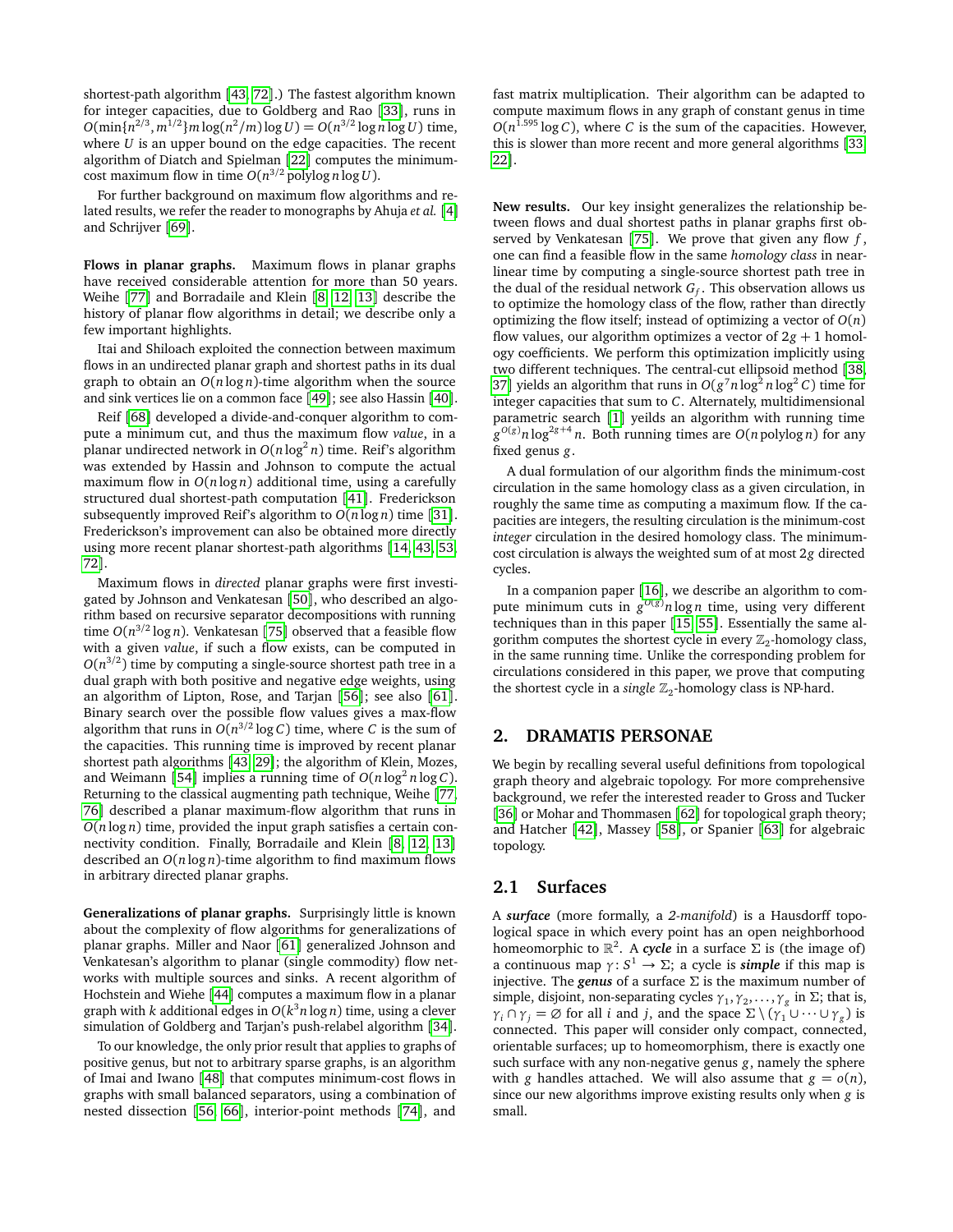# **2.2 Graphs and Embeddings**

Let  $G = (V, E)$  be an undirected graph. We define an associated directed graph  $\vec{G} = (V, \vec{E})$  by replacing each undirected edge in *E* with an antisymmetric pair of directed edges. The graphs *G* and *G~* are represented by the same adjacency matrix. Following Borradaile and Klein [[8,](#page-7-14) [12,](#page-7-15) [13](#page-7-16)], we refer to the directed edges in *E~* as *darts*. Each dart connects two (possibly equal) vertices, called its *tail* and its *head*; we say that the dart *leaves* its tail and *enters* its head. Each dart  $\vec{e}$  has a unique *reversal*, denoted  $rev(\vec{e})$ and defined by swapping its endpoints:  $head(rev(\vec{e})) = tail(\vec{e})$ and *tail*( $rev(\vec{e})$ ) = *head*( $\vec{e}$ ). We will often write  $u \rightarrow v$  to denote a dart with tail *u* and head *v*; thus,  $rev(u \rightarrow v) = v \rightarrow u$ .

Informally, an *embedding* of a graph *G* on a surface  $\Sigma$  is a drawing of the graph on  $\Sigma$ , such that vertices are mapped to distinct points and edges are mapped to non-crossing curves. A *face* of an embedding is a maximal connected subset of Σ that does not intersect the image of any edge or vertex. An embedding is *cellular* (or *2-cell* [[62](#page-8-23)]) if every face is an open topological disk. Any cellular embedding can be represented combinatorially by a *rotation system*, which is a permutation *π* of the darts of *G*, where  $\pi(\vec{e})$  is the dart that appears immediately after  $\vec{e}$  in the counterclockwise ordering of darts leaving *tail*(*~e*).

Suppose *G* is a simple *n*-vertex graph cellularly embedded on an orientable surface of genus *g*. Euler's formula |*V*|−|*E*|+|*F*| = 2 − 2*g* implies that *G* has at most 3*n* − 6 + 6*g* edges and at most 2*n* − 4 + 4*g* faces, with equality if every face of the embedding is a triangle. In this paper, we consider only graphs and surfaces with  $1 \leq g \ll n$ , so the overall complexity of any embedding is *O*(*n*).

Every dart in an embedded graph *G* separates two (possibly equal) faces, called the *left shore* and *right shore*. We say that a dart  $\vec{e}$  *winds counterclockwise* around *left*( $\vec{e}$ ) and *winds clockwise* around *right* $(\vec{e})$ . Reversing the dart swaps these two faces:  $left(rev(\vec{e})) = right(\vec{e})$  and  $right(rev(\vec{e})) = left(\vec{e})$ . We will sometimes write  $f \uparrow g$  to denote a dart whose left shore is *f* and whose right shore is *g*; thus  $\text{rev}(f \uparrow g) = g \uparrow f$ . See Figure 1 right shore is  $g$ ; thus,  $rev(f \uparrow g) = g \uparrow f$ . See Figure [1.](#page-3-0)

## **2.3 Chains, Circulations, and Flows**

Let  $G = (V, E)$  be an undirected graph embedded on a surface  $\Sigma$ , and let *F* denote the set of faces of the embedding. A *k-chain* is a function that assigns a real weight to all cells of dimension *k*. Thus, a **0-chain** is a function  $\omega: V \to \mathbb{R}$ ; a **1-chain** is a function  $\phi: E \to \mathbb{R}$ ; and a 2-chain is a function  $\alpha: F \to \mathbb{R}$ .

It is useful to think of each 1-chain as assigning both an orientation and a *non-negative* value to each edge in *G*. We implicitly extend any 1-chain to a function on the darts of *G*; for each edge  $uv$ , we arbitrarily choose one of its darts  $u \rightarrow v$  and define  $\phi(u \rightarrow v) = \phi(uv)$  and  $\phi(v \rightarrow u) = -\phi(uv)$ .

The *boundary* of a 1-chain  $\phi$  is the 0-chain  $\partial \phi : V \to \mathbb{R}$  defined as follows:

$$
\partial \phi(v) := \sum_{u \colon u \to v \in \vec{E}} \phi(u \to v)
$$

A *circulation* is a 1-chain  $\phi$  such that  $\partial \phi(v) = 0$  for every vertex  $v \in V$ . The equation  $\partial \phi(v) = 0$  is often called the *flow conservation constraint* at *v*; intuitively, the total flow into *v* equals the total flow out of *v*. For any two vertices *s* and *t*, an **(***s***,** *t* **)***-flow* is a 1-chain *φ* such that *∂φ*(*v*) = 0 for every vertex  $v \in V \setminus \{s, t\}$ . The *value* of a flow  $\phi$  is  $\partial \phi(t) = -\partial \phi(s)$ ; a circulation is simply a flow with value 0.

The (first) *chain space*  $C(G)$  is the vector space of all 1-chains in *G*, which is isomorphic to  $\mathbb{R}^{|E|}$ ; this is sometimes also called

the *edge space*. The *cycle space Z***(***G***)** is the vector space of all circulations in *G*, which is isomorphic to  $\mathbb{R}^{|E| - |V| + 1}$ . The *flow space*  $Z(G; st)$  is the vector space of all  $(s, t)$ -flows in *G*, which is isomorphic to  $\mathbb{R}^{|E|-|V|+2}$ . The cycle space is (redundantly) generated by the indicator functions of all simple directed cycles in  $\vec{G}$ , and the flow group is (redundantly) generated by the indicator functions of all directed walks from  $s$  to  $t$  in  $\vec{G}$ .

#### **2.4 Boundary Circulations and Homology**

The boundary of a 2-chain  $\alpha: F \to \mathbb{R}$  is the 1-chain  $\partial \alpha: E \to \mathbb{R}$ defined by setting  $\partial \alpha(\vec{e}) := \alpha(\text{right}(\vec{e})) - \alpha(\text{left}(\vec{e}))$ . One can easily verify that the boundary of any 2-chain is a circulation. A *boundary circulation* is the boundary of some 2-chain. In planar graphs, every circulation is a boundary circulation, but this is not true for higher-genus embeddings. The *boundary space B***(***G***)** is the vector space of all boundary circulations; this is a linear subspace of  $Z(G)$ , isomorphic to  $\mathbb{R}^{|F|-1}$ .

We say that two flows or circulations *φ* and *ψ* are *homologous*, or in the same *homology class*, if their difference  $\phi - \psi$  is a boundary circulation. We write  $\phi \approx \psi$  to denote that  $\phi$  and  $\psi$ are homologous.

The **homology space**  $H(G)$  is the vector space of all homology classes of circulations in *G*, which is isomorphic to  $Z(G)/B(G) \cong$ R <sup>|</sup>*E*|−|*V*|−|*F*|+<sup>2</sup> <sup>=</sup> <sup>R</sup> <sup>2</sup>*<sup>g</sup>* by Euler's formula. Similarly, the **(***s***,** *t* **)***-flow homology space*, which we denote by *H***(***G***;** *s t* **)**, is the vector space of all homology classes of  $(s, t)$ -flows in *G*, which is isomorphic to  $Z(G; st)/B(G) \cong \mathbb{R}^{|E| - |V| - |F| + 1} = \mathbb{R}^{2g+1}$ .

# **2.5 Capacities and Residual Networks**

Now fix a positive *capacity* function  $c: E \to \mathbb{R}^+$ . A flow or circulation  $\phi$  is *feasible* (with respect to *c*) if and only if  $|\phi(e)| \leq c(e)$ for every edge *e* ∈ *E*. The *residual capacity* function  $c_{\phi}$ :  $\vec{E} \rightarrow \mathbb{R}$ is defined by setting  $c_{\phi}(u \rightarrow v) = c(uv) - \phi(u \rightarrow v)$ . The *residual network*  $G_{\phi}$  is just the graph  $\vec{G}$  with darts weighted by the residual capacity function  $c_{\phi}$ . Clearly,  $\phi$  is feasible if and only if every dart in *G<sup>φ</sup>* has non-negative residual capacity. Moreover, *φ* is a *maximum* flow if and only if there is no directed path in *G<sup>φ</sup>* from *s* to *t* in which every dart has positive residual capacity. We emphasize that *c* and *c<sup>φ</sup>* are *not* 1-chains.

#### **2.6 Dual Graphs, Cocycles, and Cohomology**

The *dual graph G***<sup>∗</sup>** of an embedded graph *G* is the (multi-)graph whose vertices are the faces of *G*, where two faces are joined by a (dual) edge if and only if they are separated by an edge of *G*. Thus, every edge *e* in *G* has a corresponding dual edge in *G* ∗ , denoted *e* **∗** .

For any face *f* of *G*, we let *f* <sup>∗</sup> denote the corresponding vertex of  $G^*$ . The dual graph  $G^*$  has a cellular embedding on  $\Sigma$ , so that faces of  $G^*$  correspond exactly to vertices of  $G$ . For any vertex *v* of *G*, we let  $v^*$  denote the corresponding face of  $G^*$ . We orient the darts of *G*<sup>\*</sup> by defining  $(u \rightarrow v)^* := u^* \uparrow v^*$  and  $(f \uparrow g)^* := f^* \rightarrow g^*$ .<br>Duality is an involution—the dual of *G*<sup>\*</sup> is isomorphic to the Duality is an involution—the dual of  $G^*$  is isomorphic to the original graph *G*. However, *G* and *G* <sup>∗</sup> use opposite orientations of the underlying surface  $\Sigma$  to distinguish left from right.

When the graph *G* is fixed, we abuse notation by writing *H* ∗ to denote the subgraph of G<sup>\*</sup> containing the edges dual to the edges of a subgraph *H* of *G*. If the subgraph *H* is a cycle, we call *H* ∗ a *cocycle*. The bijection between the edges of *G* and the edges of *G*<sup>∗</sup> extends to a bijection between 1-chains in *G* and in *G*<sup>∗</sup>. A *cocirculation* is a 1-chain whose dual is a circulation in *G* ∗ ; a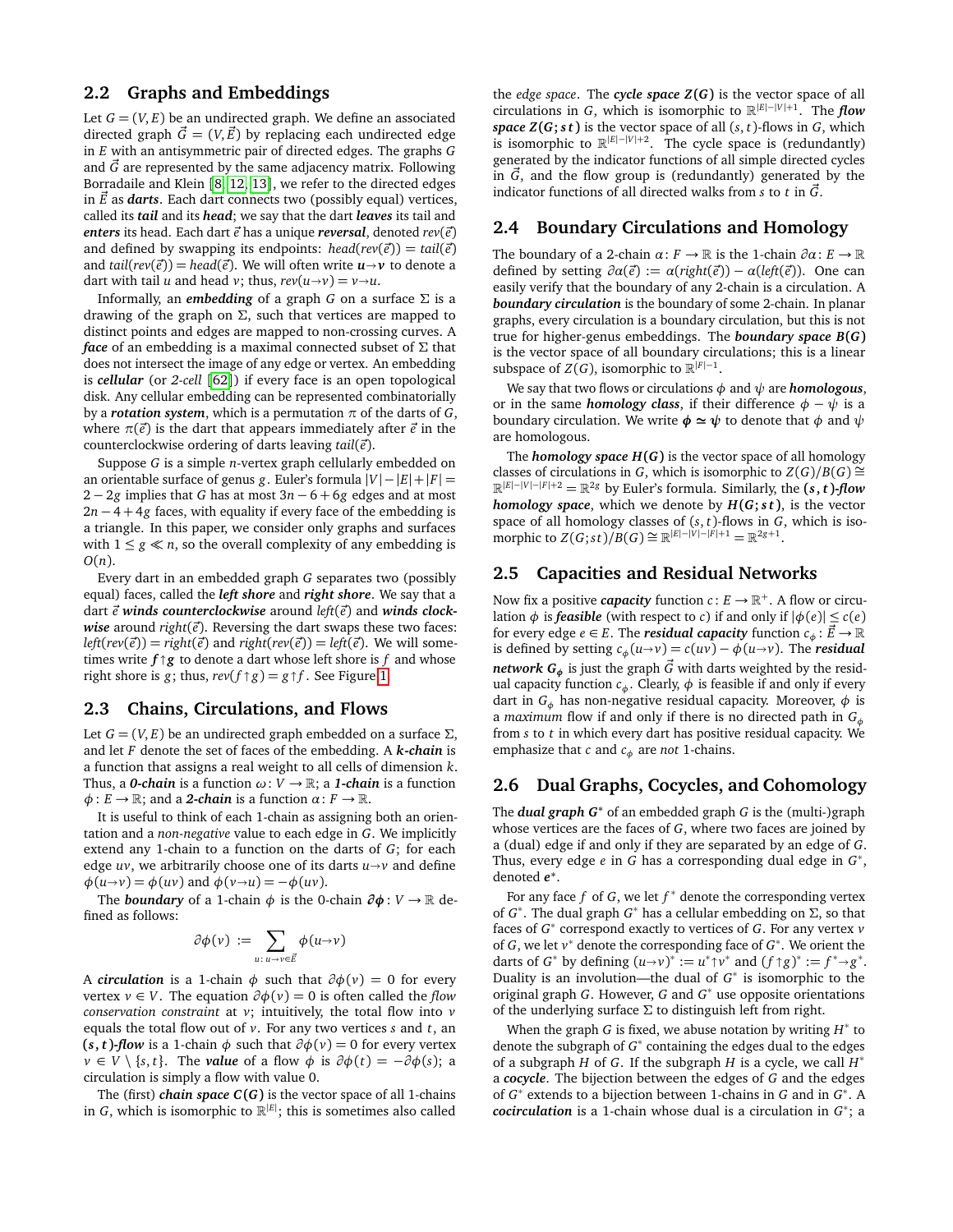

<span id="page-3-0"></span>**Figure 1.** Graph duality. One dart  $u \rightarrow v = f \uparrow g$  and its dual  $f^* \rightarrow g^* = u^* \uparrow v^*$  are emphasized *u* ∗-*v* <sup>∗</sup> are emphasized.

*coboundary* is a 1-chain whose dual is a boundary circulation in *G* ∗ ; two cocirculations are *cohomologous* if their difference is a coboundary, or equivalently, if their dual circulations are homologous.

## **3. HOMOLOGY FLOWS**

Throughout this section, we fix an undirected graph *G*, a cellular embedding of *G* on an orientable surface Σ of genus *g*, a capacity function  $c: E(G) \to \mathbb{R}^+$ , and two vertices *s* and *t*.

# **3.1 Homologous Feasible Flows**

Let  $\phi: E \to \mathbb{R}$  be an arbitrary (i.e. not necessarily feasible) flow in *G*. The *dual residual network*  $G^*_{\phi}$  is the directed dual graph  $\vec{G}^*$ , where every dual dart  $\vec{e}^*$  has a *cost c<sub>φ</sub>*( $\vec{e}^*$ ) equal to the residual capacity of its corresponding primal dart:  $c_{\phi}(\vec{e}^*)$  =  $c_{\phi}(\vec{e}).$ 

**Lemma 3.1.** There is a feasible (*s*, *t*)-flow in *G* homologous to a given (s, *t*)-flow  $\phi$  if and only if the dual residual network  $G^*_{\phi}$ contains no negative-cost cycles.

**Proof:** Let  $\lambda^*$  be an arbitrary directed cycle in  $G^*_{\phi}$ , and let  $\lambda$ denote the corresponding directed cocycle in  $\vec{G}$ . The total cost of *λ* ∗ is the difference between the total capacity of *λ* and the total flow through *λ*:

$$
c_{\phi}(\lambda^*) = c(\lambda) - \phi(\lambda) = \sum_{\vec{e} \in \lambda} c(e) - \sum_{\vec{e} \in \lambda} \phi(\vec{e}).
$$

For any 2-chain  $\alpha: F \to \mathbb{R}$ , we have

$$
\sum_{\vec{e}\in\lambda}\partial\alpha(\vec{e}) = \sum_{f\uparrow g\in\lambda} (\alpha(g)-\alpha(f))
$$
  
= 
$$
\sum_{f^*\to g^*\in\lambda^*} (\alpha(g)-\alpha(f)) = 0.
$$

(The last equality follows from the fact that  $\lambda^*$  is a cycle.) Thus, for any flow  $\psi$  homologous to  $\phi$ , we have  $\psi(\lambda) = \phi(\lambda)$ , which immediately implies that  $c_{\psi}(\lambda^*) = c_{\phi}(\lambda^*)$ .

If the cycle *λ* <sup>∗</sup> has negative cost, then for any flow *ψ* homologous to  $\dot{\phi}$ , we have  $c_{\psi}(\lambda^*) = c_{\phi}(\lambda^*) < 0$ . It follows immediately that  $c_{\psi}(\vec{e})$  < 0 for at least one dart  $\vec{e}$  in  $\lambda$ ; in other words,  $\psi$  is infeasible.

On the other hand, suppose  $G^*_{\phi}$  has no negative cycles. Fix an arbitrary source vertex  $x^*$  in  $G^*_{\phi}$ . For any face  $f$  of  $G$ , let *α*(*f*) denote the shortest-path distance from  $x^*$  to  $f^*$  in  $G^*_{\phi}$ ; these distances are well-defined precisely because  $G^*_{\phi}$  has no negative cycles. Finally, consider the flow  $\psi := \phi + \partial \alpha$ , which is clearly homologous to  $\phi$ . Because  $\alpha$  is defined by shortest-path

distances, we have  $c_{\phi}(f \uparrow g) = c_{\phi}(f^* \rightarrow g^*) \ge \alpha(g) - \alpha(f)$ , and therefore therefore

$$
\psi(f \uparrow g) = \phi(f \uparrow g) + \alpha(g) - \alpha(f)
$$
  
\n
$$
\leq \phi(f \uparrow g) + c_{\phi}(f \uparrow g)
$$
  
\n
$$
= c(f \uparrow g)
$$

 $\Box$ 

for every dart  $f \uparrow g$ . In other words,  $\psi$  is feasible.

**Theorem 3.2.** Given an  $(s, t)$ -flow  $\phi$  in *G*, we can find a feasible (*s*, *t*)-flow in *G* that is homologous with *φ*, or determine that no homologous feasible flow exists, using *O*(*gn* log<sup>2</sup> *n*) arithmetic operations.

**Proof:** The recent algorithm of Klein, Mozes, and Weimann [[54](#page-8-1)] computes either a single-source shortest path tree or a negative cycle in an embedded directed graph in *O*(*gn* log<sup>2</sup> *n*) time. Klein *et al.* describe their algorithm only in the context of planar graphs. However, their algorithm generalizes directly to higher-genus graphs via the observation that any *n*-vertex graph of genus *g* can be separated into planar subgraphs, each with at most 2*n/*3 can be separated into pianar subgraphs, each with at most 2n/3<br>vertices, by removing  $O(\sqrt{gn})$  edges [[23,](#page-7-27) [32,](#page-7-28) [47,](#page-8-26) [46](#page-8-27)]. Moreover, such a separator can be computed in  $O(n)$  time [[5,](#page-6-2) [26](#page-7-29)].

## **3.2 Flow Homology Basis**

Every  $(s, t)$ -flow can be expressed as a weighted sum of walks<sup>[1](#page-3-1)</sup> from *s* to *t*. Consequently, every homology class of (*s*, *t*)-flows is a weighted sum of homology classes of (*s*, *t*)-walks. It follows immediately that the flow homology space  $Z(G, st) \cong \mathbb{R}^{2g+1}$  can immediately that the flow homology space  $Z(G, st) \cong \mathbb{R}^{2g+1}$ be generated by the homology classes of  $2g + 1$  (*s*, *t*)-walks. We call such a collection of walks a *flow homology basis*.



**Figure 2.** A flow homology basis for a surface of genus 2.

<span id="page-3-2"></span>**Lemma 3.3.** We can compute a flow homology basis for *G* in *O*(*gn*) time.

**Proof:** We begin by computing a tree-cotree decomposition [[26](#page-7-29)]. Let *T* be an arbitrary spanning tree of *G*; let *C* <sup>∗</sup> be an arbitrary spanning tree of  $(G \setminus T)^*$ ; and finally, let  $X = G \setminus (T \cup C)$ . Euler's formula implies that *X* contains exactly 2*g* edges; call them  $e_1, e_2, \ldots, e_{2g}$ . Orient these edges arbitrarily.

We define  $2g + 1$  walks  $w_0, w_1, \ldots, w_{2g}$  as follows. Let  $w_0$ denote the unique path from *s* to *t* in *T*. For each index *i* between 1 and 2*g*, let *w<sup>i</sup>* denote the walk obtained by concatenating the unique path in *T* from *s* to *tail*( $\vec{e}_i$ ), followed by the dart  $\vec{e}_i$ , followed by the unique path in  $T$  from  $head(\vec{e}_i)$  to  $t$ . (Note that in each walk *w<sup>i</sup>* , each edge in *G* is traversed at most twice, and

<span id="page-3-1"></span> $^{\rm 1}$  These walks are not necessarily simple paths; vertices and edges may be repeated. Indeed, an edge of *G* can carry flow even though it does not lie on *any* simple path from *s* to *t*. In principle, we can discard such 'useless' edges, because there is always at least one maximum flow that does not use them. However, no algorithm is known to find all useless edges in subquadratic time, even in planar graphs [[7,](#page-7-30) [12,](#page-7-15) [13](#page-7-16)].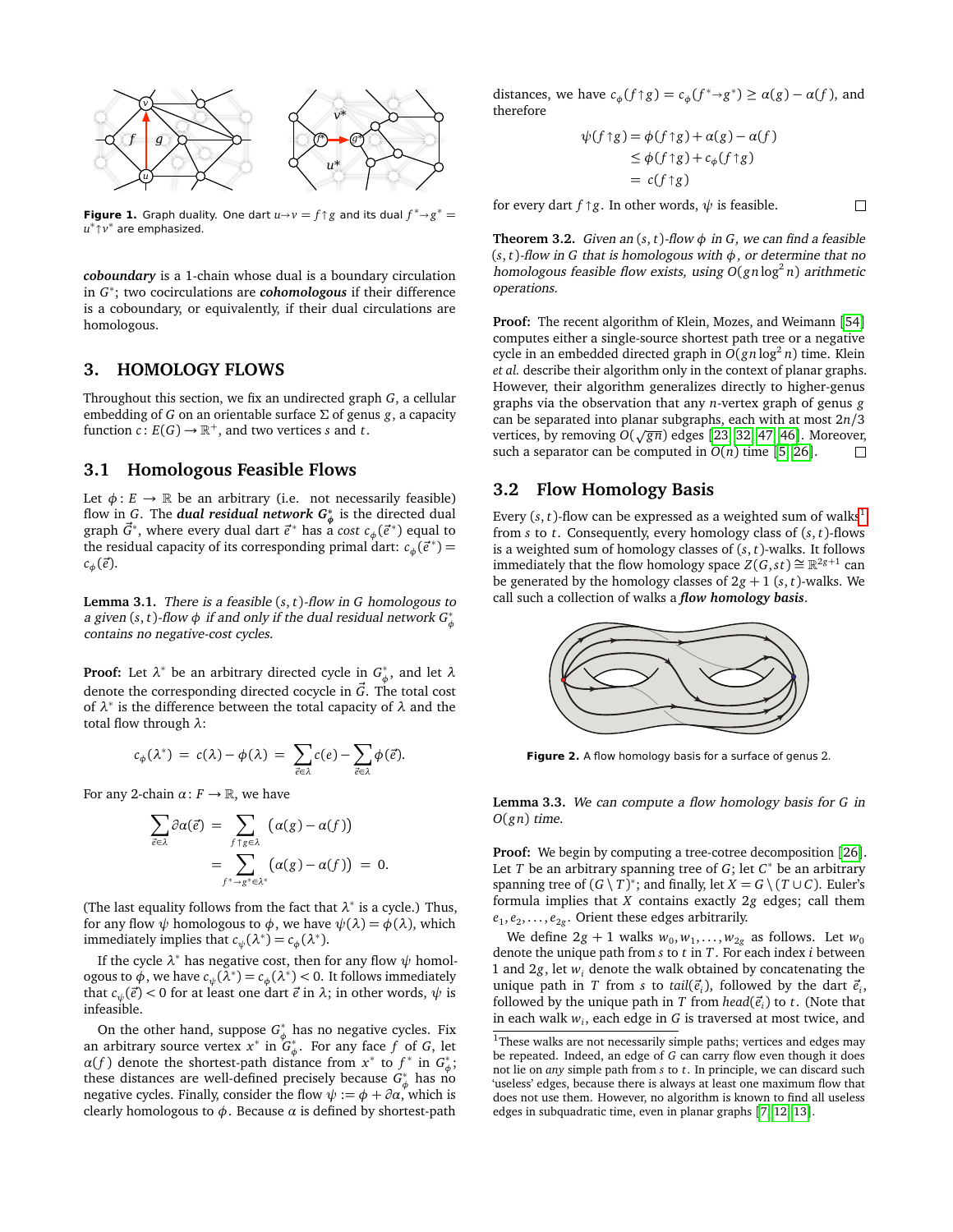the repeated edges (if any) lie on a simple path.) We claim that the walks  $w_0, w_1, \ldots, w_{2g}$  lie in independent homology classes, and hence comprise a basis for the flow homology space *H*(*G*,*s t*).

Suppose to the contrary that  $w_j \cong \sum_{i \leq j} a_i w_i$  for some index  $j \neq 0$  and some real coefficients  $a_i$ . Then the difference  $\varphi =$  $w_j - \sum_{i < j} a_i w_i$  is a boundary circulation, which has nonzero value only on edges of  $T \cup X$ . Let  $\alpha: F \to \mathbb{R}$  be a 2-chain such that  $\varphi = \partial \alpha$ . For any cotree edge  $e \in C$ , we have  $\varphi(e) = 0$ . Thus, if a cotree edge separates two faces  $f$  and  $f'$ , we must have  $\alpha(f) = \alpha(f')$ . Because  $C^*$  is a spanning tree for  $G^*$ , it follows that  $\alpha$  assigns the same value to *every* face of  $G$ , which implies that  $\varphi$  is identically zero. On the other hand, walk  $w_i$ contains an edge *e<sup>j</sup>* that does not lie on any other basis walk, so  $\varphi(e_j) = w_j(e_j) = 1$ . We have a contradiction.

The tree  $T$  and cotree  $U$  can each be constructed in  $O(n)$  time using (for example) depth-first search, after which each walk *w<sup>i</sup>* can be easily constructed in *O*(*n*) time.  $\Box$ 

Fix a flow homology basis  $w_0, w_1, \ldots, w_{2g}$  for  $G.$  A  $\bm{basic}$  flow is any flow  $\phi$  of the form  $\sum_{i=0}^{2g} \phi_i \cdot w_i$  for some coefficients  $\phi_0, \phi_1, \ldots, \phi_{2g}$ . Equivalently, a flow  $\phi$  is basic if and only if  $\phi$ (*e*) = 0 for every cotree edge *e*  $\in$  *C*. Every flow in *G* is homologous to exactly one basic flow.

<span id="page-4-1"></span>**Corollary 3.4.** Given the coefficients  $\phi_0, \phi_1, \ldots, \phi_{2g}$  of a basic flow *φ*, we can compute a feasible (*s*, *t*)-flow homologous with *φ*, or determine that no homologous feasible flow exists, using  $O(gn\log^2 n)$  arithmetic operations.

# **3.3 Optimization**

The preceding results imply that to compute a maximum (*s*, *t*) flow in *G*, it suffices to find a basic flow  $\phi$  of maximum value such that the dual residual network  $G^*_{\phi}$  contains no negative cycles. We can formulate this optimization problem as a linear program as follows. For any directed cocycle *λ*, let

$$
c(\lambda) := \sum_{\vec{e} \in \lambda} c(e) \quad \text{and} \quad w_i(\lambda) = \sum_{\vec{e} \in \lambda} w_i(\vec{e}).
$$

The optimal basic flow is the solution to the following linear programming problem.

$$
\max \sum_{i=0}^{2g} \phi_i
$$
\n
$$
\text{s.t. } \sum_{i=0}^{2g} \phi_i \cdot w_i(\lambda) \le c(\lambda) \quad \text{for each cocycle } \lambda \text{ in } G
$$
\n
$$
(LP)
$$

In fact, most of the constraints in this linear program are redundant; it suffices to consider only cocycles *λ* whose dual cycles *λ* ∗ are simple and have minimum cost (*i.e.*, primal capacity) in their homology class. However, there could be as many as *n* Θ(*g*) non-redundant constraints; consequently, we must solve [\(LP\)](#page-4-0) implicitly.

#### *3.3.1 Ellipsoid Method*

We now transform our decision procedure into an optimization algorithm using the *central-cut ellipsoid method*. A full technical description of the method is given by Grötschel *et al.* [[38,](#page-7-22) [37](#page-7-23)]. We briefly sketch the method here, deferring most of the technical details to the appendix.

Let Φ denote the polytope of feasible basic flow coefficients, and let  $\phi_{OPT}$  denote the optimum basic flow. The ellipsoid algorithm maintains an ellipsoid  $ε$  guaranteed to contain  $φ_{OPT}$ . First, we perturb the objective function slightly to guarantee that  $\phi_{OPT}$ is unique; let ˜*c* denote the perturbed objective vector. Initially, E is large enough to contain the entire polytope Φ. At each iteration, we call the decision procedure from Corollary [3.4](#page-4-1) to determine whether the centroid  $x$  of  $\epsilon$  is feasible. If  $x$  is infeasible, the decision procedure returns a negative cycle, which corresponds to a violated constraint in the linear program. If *x* is feasible, we add the artificial constraint  $\langle \tilde{c}, \phi \rangle \geq \langle \tilde{c}, x \rangle$ . In either case, we obtain a halfspace *h* that contains  $\phi_{OPT}$ . We then compute a close approximation of the smallest ellipsoid containing  $\mathcal{E} \cap h$ , and let this be the new ellipsoid  $\mathcal E$ . Each iteration reduces the volume of  $\mathcal E$  by a factor of  $e^{1/\overline{O}(g)}$ . Let  $\Phi_{\varepsilon} = \Phi \cap h_{\varepsilon}$ , where  $h_{\varepsilon}$  is the halfspace  $\langle \tilde{c}, \phi \rangle \geq \langle \tilde{c}, \phi_{OPT} \rangle - \varepsilon$ , where  $\varepsilon$  is chosen so that  $\Phi_{\varepsilon}$  lies inside a ball of radius  $1/3$ . The iterations stop when the volume of  $\mathcal E$ is smaller than the volume of  $\Phi_{\varepsilon}$ . Even though the constraint matrix defining Φ is *not* totally unimodular, we prove in the full paper that the vertices of Φ have integer coordinates. Thus, we obtain the optimal flow value  $\phi_{OPT}$  by rounding the last feasible point found (which is guaranteed to lie inside Φ*"* ) to the integer grid.

In the full paper, we prove that  $\Phi$  is contained in a sphere of radius *O*(*C g*) centered at the origin, where *C* is the sum of the edge capacities; we can take this ball to be our initial ellipsoid. We also prove that for an appropriate perturbed objective function  $\tilde{c}$ , the volume of  $\Phi_{\varepsilon}$  is  $C^{-O(g^2)}$ . These two facts imply that the ellipsoid algorithm halts after  $O(g^3 \log C)$  iterations. In each iteration, the decision procedure executes  $O(gn\log^2 n)$  additions, subtractions, and comparisons. Grötschel *et al.* prove that to maintain sufficient precision over *K* iterations, it suffices to round all numbers to  $O(K)$  bits [[37,](#page-7-23) [38](#page-7-22)]. Thus, each arithmetic operation in our decision procedure requires  $O(g^3 \log C)$  time.

**Theorem 3.5.** Given a graph  $G = (V, E)$  embedded on a surface of genus *g*, a positive integer capacity function  $c: E \to \mathbb{Z}^+$ , and  $two$  vertices  $s, t \in V$ , a maximum  $(s, t)$ -flow in  $G$  can be computed in time  $O(g^7 n \log^2 n \log^2 C)$ , where *C* is the sum of the edge capacities.

#### *3.3.2 Multidimensional Parametric Search*

<span id="page-4-0"></span>We now describe a more combinatorial algorithm whose running time has better dependence on the complexity of the graph, but exponential dependence on the genus of the underlying surface. Our algorithm uses the *multidimensional search* paradigm independently developed by Cohen and Megiddo [[17,](#page-7-31) [18,](#page-7-32) [19](#page-7-33)], Norton, Plotkin, and Tardos [[64](#page-8-28)], and Aneja and Kabadi [[6](#page-7-34)], and extended further by several other authors [[1,](#page-6-1) [2,](#page-6-3) [3,](#page-6-4) [20,](#page-7-35) [51,](#page-8-29) [52,](#page-8-30) [73](#page-8-31)]. Specifically, we use the version of the technique described by Agarwala and Fernández-Baca [[1](#page-6-1)].

The method requires two black-box algorithms for the decision problem, one serial and the other parallel. The method also requires that the parallel algorithm can be modeled as a *linear decision tree* with respect to the input parameters. That is, every branch in the parallel algorithm is based on the sign of an affine combination of the input parameters. Let  $T<sub>s</sub>$  denote the running time of the serial decision algorithm,  $T_p$  the running time of the parallel decision algorithm, *P* the number of processors used by the parallel decision algorithm, and *d* the number of parameters to be resolved. The running time of the resulting optimization algorithm is  $d^{O(d)} \cdot (T_p + \log P)^d \cdot T_s$ . (Agarwala and Fernández-Baca do not report the dependence of their running time on *d*; the bound stated here follows form the analysis by Agarwal, Sharir, and Toledo [[3](#page-6-4)].)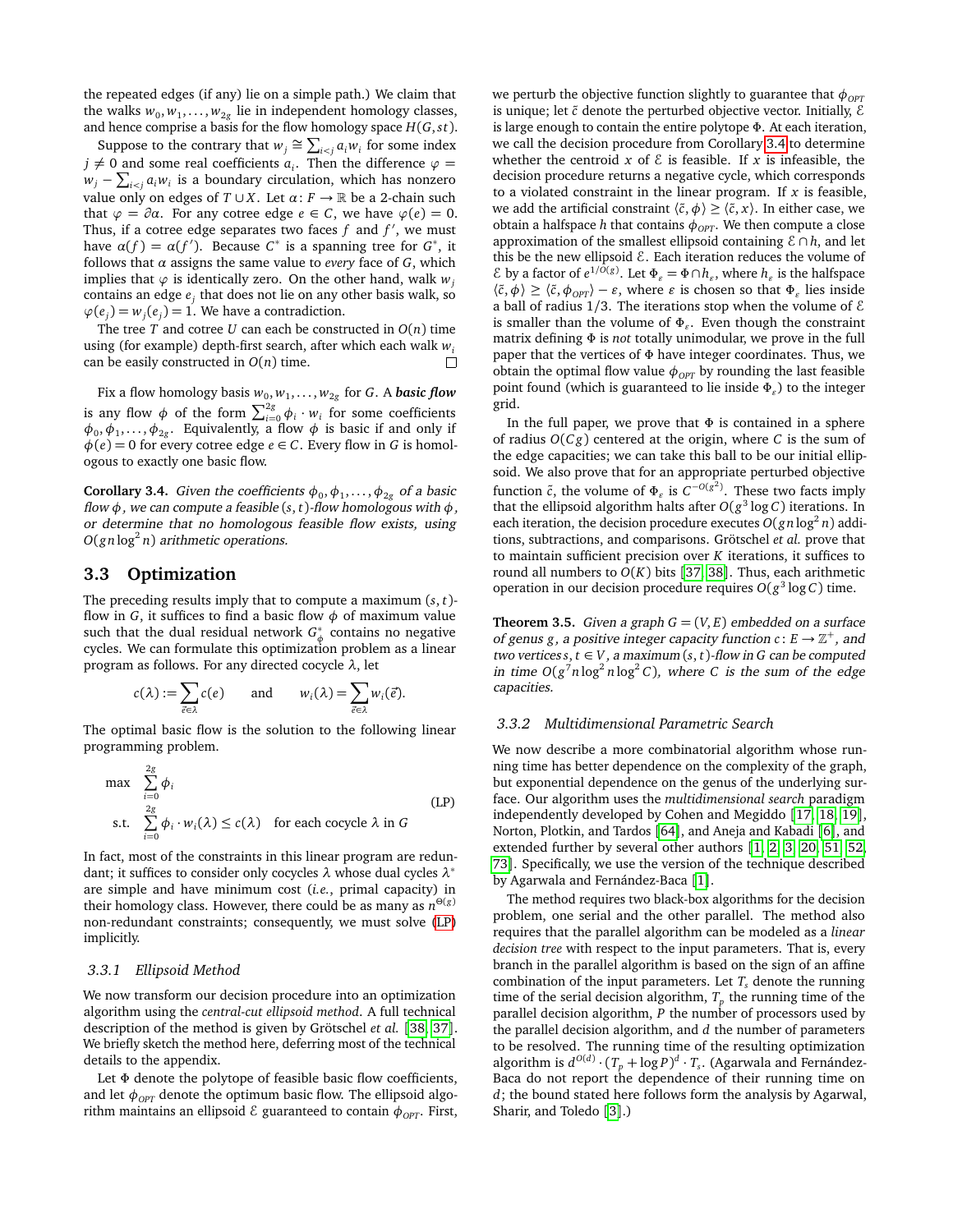In our application, we have  $d = 2g + 1$ ; the algorithm of Klein *et al.* [[54](#page-8-1)] gives us  $T_s = O(gn\log^2 n)$ ; and a parallel version of the Floyd-Warshall algorithm [[59](#page-8-32)] gives us  $T_p = O(\log n \log \log n)$ and  $P = O(n^3)$ . Thus, the overall running time of our algorithm is  $g^{O(g)} n (\log n)^{2g+3} (\log \log n)^{2g+1}$ .

**Theorem 3.6.** Given a graph  $G = (V, E)$  embedded on a surface of genus *g*, a positive capacity function  $c: E \to \mathbb{R}^+$ , and two vertices  $s, t \in V$ , a maximum  $(s, t)$ -flow in G can be computed in  $g^{O(g)}n\log^{2g+4}n$  time.

# **4. COHOMOLOGY CUTS**

A minor modification of our algorithm allows us to solve two interesting special cases of the minimum-cost (or equivalently, maximum-value) circulation problem in roughly the same time as a maximum (*s*, *t*)-flow.

# **4.1 Maximum-Value Circulations**

Suppose we are given a graph *G* (with no source or sink), a positive capacity function  $c: E \to \mathbb{R}^+$ , and a *value* function  $\theta$ :  $\vec{E} \rightarrow \mathbb{R}$ . The value of a circulation  $\phi$  is the inner product  $\langle \phi, \theta \rangle = \sum_{\vec{\epsilon} \in \vec{E}} \phi(\vec{\epsilon}) \cdot \theta(\vec{\epsilon})$ . Like the capacity function *c*, the value function  $\theta$  is not (in general) a 1-chain; the values of a dart and its reversal need not have any relationship. In particular, some darts may have negative value (*i.e.*, positive cost).

The maximum-flow algorithm described in the previous section can be easily modified to compute maximum-value circulations, provided all circulations in the same homology class have the same value. We call the value function  $\theta : \vec{E} \to \mathbb{R}$  is **homology** *invariant* if  $\langle \phi, \theta \rangle = \langle \psi, \theta \rangle$  for any two homologous circulations  $\phi \simeq \psi$ , or equivalently, if  $\langle \partial \alpha, \theta \rangle = 0$  for any 2-chain  $\alpha$ .

<span id="page-5-0"></span>**Theorem 4.1.** Given a graph  $G = (V, E)$  embedded on a surface of genus *g*, a capacity function  $c: E \to \mathbb{R}^+$ , and a homologyinvariant value function  $\theta$  :  $\vec{E} \rightarrow \mathbb{R}$ , we can compute a maximumvalue circulation in  $g^{O(g)}n \log^{2g+3} n$  time, or in  $O(g^7 n \log^2 n \log^2 C)$ time if capacities are integers that sum to *C*.

**Proof (sketch):** The homology space  $H(G) \cong \mathbb{R}^{2g}$  can be generated by (the homology classes of) 2*g* directed cycles *γ*<sup>1</sup> ,*γ*<sup>2</sup> , . . . ,*γ*<sup>2</sup>*<sup>g</sup>* in independent homology classes. Using an algorithm similar to Lemma [3.3,](#page-3-2) we can construct such a set of cycles in  $O(gn)$  time [[27,](#page-7-36) [28](#page-7-37)].

Corollary [3.4](#page-4-1) implies that it suffices to find the homology class of the maximum-value circulation. Specifically, we need to find a feasible homology vector  $(\phi_1,\ldots,\phi_{2g})$  such that the cost function

$$
\bigg\langle \sum_{i=1}^{2g} \phi_i \cdot \gamma_i, \theta \bigg\rangle = \sum_{i=1}^{2g} \phi_i \cdot \langle \gamma_i, \theta \rangle
$$

is maximized. Corollary [3.4](#page-4-1) gives us strong membership and separation oracles for this linear optimization problem, so we can apply either the central-cut ellipsoid method or multidimensional parametric search, exactly as we did for the standard maximumflow problem. Except for the change of objective function and the slightly smaller dimension, the optimization algorithm is identical.  $\Box$ 

The following lemma exactly characterizes homology-invariant value functions. Recall that a 1-chain *θ* : *E* → R is a *cocirculation* if its dual 1-chain  $\theta^*$ :  $E^* \to \mathbb{R}$ , defined by setting  $\theta^*(\vec{e}^*) = \theta(\vec{e})$ , is a circulation in *G* ∗ .

**Lemma 4.2.** A value function  $\theta$ :  $\vec{E} \rightarrow \mathbb{R}$  is homology invariant if and only if *θ* is a cocirculation.

**Proof:** If the function  $\theta$  :  $E \rightarrow \mathbb{R}$  is not a cocirculation, then for some face *f* , we have

$$
\langle \partial f, \theta \rangle = \sum_{\vec{e} : \text{ left}(\vec{e}) = f} \theta(\vec{e}) \neq 0
$$

Because  $\theta$  gives non-zero value to the boundary circulation  $\partial f$ , it cannot be homology invariant.

On the other hand, suppose *θ* is an arbitrary cocirculation and  $\alpha$ :  $F \to \mathbb{R}$  is an arbitrary 2-chain. We can easily verify that  $\langle \partial \alpha, \theta \rangle = 0$  as follows:

$$
\langle \partial \alpha, \theta \rangle = \sum_{\vec{e} \in \vec{E}} \partial \alpha(\vec{e}) \cdot \theta(\vec{e})
$$
  
\n
$$
= \sum_{\vec{e} \in \vec{E}} (\alpha(\text{left}(\vec{e})) - \alpha(\text{right}(\vec{e}))) \cdot \theta(\vec{e})
$$
  
\n
$$
= \sum_{f \in F} (\sum_{\vec{e} : \text{left}(\vec{e}) = f} \alpha(f) \cdot \theta(\vec{e}) - \sum_{\vec{e} : \text{right}(\vec{e}) = f} \alpha(f) \cdot \theta(\vec{e}) )
$$
  
\n
$$
= \sum_{f \in F} (\alpha(f) \cdot \left( \sum_{\vec{e} : \text{left}(\vec{e}) = f} \theta(\vec{e}) - \sum_{\vec{e} : \text{right}(\vec{e}) = f} \theta(\vec{e}) \right))
$$
  
\n
$$
= \sum_{f \in F} (\alpha(f) \cdot \sum_{\vec{e} : \text{left}(\vec{e}) = f} (\theta(\vec{e}) - \theta(\text{rev}(\vec{e}))) )
$$
  
\n
$$
= 2 \cdot \sum_{f \in F} (\alpha(f) \cdot \sum_{\vec{e} : \text{left}(\vec{e}) = f} \theta(\vec{e}) )
$$
  
\n
$$
= 2 \cdot \sum_{f \in F} \alpha(f) \cdot 0 = 0.
$$

It follows that  $\theta$  is homology-invariant.

#### **4.2 Min-Cost Homologous Circulation**

The problem considered in the previous section has the following natural and useful dual interpretation. Consider the following linear programming formulation of the maximum-value circulation problem.

 $\Box$ 

$$
\max \sum_{u \to v} \phi(u \to v) \cdot \theta(u \to v)
$$
\n
$$
\text{s.t.} \quad \sum_{u:uv \in E} (\phi(u \to v) - \phi(v \to u)) = 0 \qquad \text{for all } v \in V
$$
\n
$$
\phi(u \to v) \le c(u \to v) \quad \text{for all } u \to v \in \vec{E}
$$
\n
$$
\phi(u \to v) \ge 0 \qquad \text{for all } u \to v \in \vec{E}
$$

The dual of this linear program has a variable  $\alpha(v)$  for each vertex *v* and a variable  $x(u \rightarrow v)$  for each dart  $u \rightarrow v$ .

$$
\min \sum_{u \to v} x(u \to v) \cdot c(u \to v)
$$
\n
$$
\text{s.t.} \quad \alpha(u) - \alpha(v) + x(u \to v) \ge \theta(u \to v) \quad \text{for all } u \to v \in \vec{E}
$$
\n
$$
x(u \to v) \ge 0 \qquad \qquad \text{for all } u \to v \in \vec{E}
$$

This dual linear program is more naturally cast in terms of the dual graph *G* ∗ , as follows:

$$
\min \quad \sum_{f \uparrow g} x(f \uparrow g) \cdot c(f \uparrow g)
$$
\n
$$
\text{s.t.} \quad \alpha(f) - \alpha(g) + x(f \uparrow g) \ge \theta(f \uparrow g) \quad \text{for all } f \uparrow g \in \vec{E}^*
$$
\n
$$
x(f \uparrow g) \ge 0 \qquad \qquad \text{for all } f \uparrow g \in \vec{E}^*
$$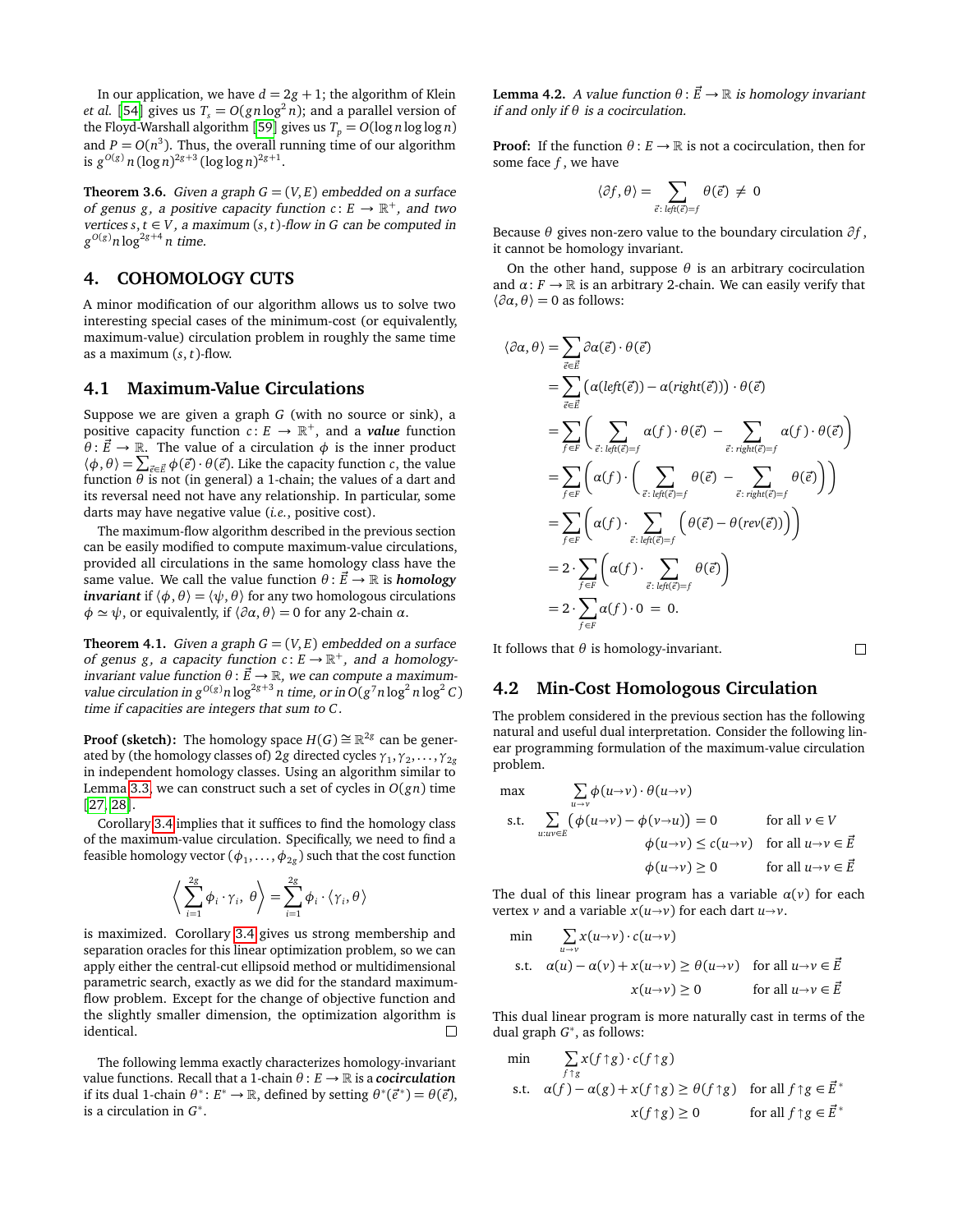Let  $\alpha_{OPT}(f)$  and  $x_{OPT}(f \uparrow g)$  denote the variables in the opti-<br>um solution to this dual dual linear program. We view the mum solution to this dual-dual linear program. We view the vector  $α<sub>OPT</sub>$  of face variables as a 2-chain. We define a 1-chain  $\vartheta$ :  $E^* \to \mathbb{R}$  by setting  $\vartheta_{\text{OPT}}(f \uparrow g) := x_{\text{OPT}}(f \uparrow g) - x_{\text{OPT}}(g \uparrow f)$  for every dart *f*  $\uparrow$  *g*. Because every primal capacity  $c(u \rightarrow v)$  is positive, each dart variable  $x_{OPT}(f \uparrow g)$  is individually as small as possible without violating any constraint: that is without violating any constraint; that is,

$$
x_{OPT}(f \uparrow g) = \max\{0, \ \theta(f \uparrow g) - \alpha(f) + \alpha(g)\}\
$$

.

It follows immediately that  $\vartheta_{OPT} = \theta - \partial \alpha$ ; thus,  $\vartheta_{OPT}$  is a circulation in  $G^*$ , homologous with the circulation  $\theta$ . Equivalently,  $\vartheta_{OPT}$  is a *cocirculation* in *G*, in the same *cohomology* class as *θ*. Moreover, the optimal objective value can be rewritten as follows:

$$
\sum_{f \uparrow g} x_{OPT}(f \uparrow g) \cdot c(f \uparrow g) = \sum_{e^* \in E^*} c(e^*) \cdot |\vartheta_{OPT}(e^*)|
$$

We conclude that  $\vartheta_{OPT}$  is the minimum-capacity cocirculation in the same cohomology class as *θ*.

**Theorem 4.3 (Homological Maxflow/Mincut).** Let  $G = (V, E)$ be an undirected graph embedded on a surface of genus *g*, let  $c: E \to \mathbb{R}^+$  be a capacity function, and let  $\theta: E \to \mathbb{R}$  be a cocirculation in *G*. The maximum value  $\langle \phi, \theta \rangle$  of any feasible circulation *φ* in *G* is equal to the minimum capacity of any cocirculation cohomologous with *θ*.

A simple modification of our maximum-value circulation algorithm computes the minimum-cost circulation in a given homology class.

**Theorem 4.4.** Suppose we are given an undirected graph  $G =$  $(V, E)$  embedded on a surface of genus g , a cost function  $c: E \to \mathbb{R}^+$  , and a circulation  $\theta$  :  $E \to \mathbb{R}$ . We can compute a minimum-cost circulation homologous with  $\theta$  in  $g^{O(g)}n \log^{2g+4} n$  time, or in time  $O(g^7n\log^2 n\log^2 C)$  if all capacities are integers that sum to C.

**Proof (sketch):** Within the stated time bounds, we can compute a maximum-value feasible circulation  $\phi^*_{\textit{OPT}}$  in the dual graph  $G^*$ , using *c* as a capacity function and *θ* as a homology-invariant value function. Our algorithm optimizes the homology class of the circulation, using a linear-programming formulation similar to [\(LP\)](#page-4-0):

$$
\max \sum_{i=1}^{2g} \phi_i^* \cdot \langle \gamma_i, \theta \rangle
$$
\ns.t.

\n
$$
\sum_{i=1}^{2g} \phi_i^* \cdot \lambda_i^*(\gamma) \leq c(\gamma) \quad \text{for every cycle } \gamma \text{ in } \vec{G}
$$
\n(LP2)

Here,  $\lambda_1^*, \lambda_2^*, \ldots, \lambda_{2g}^*$  are cycles in  $G^*$  that generate the homology space of *G*<sup>∗</sup>. As described in the proof of Theorem [4.1,](#page-5-0) we can construct these cycles in *O*(*gn*) time.

In any feasible basis for the homology linear program [\(LP2\)](#page-6-5), exactly 2*g* of the linear constraints are satisfied with equality. These constraints are defined by 2*g* cycles  $\gamma_1, \gamma_2, \ldots, \gamma_{2g}$  in  $\vec{G}$ whose total residual cost is zero. Each cycle *γ<sup>i</sup>* is the minimumcost cycle in its homology class. Moreover, these 2*g* cycles lie in independent homology classes, and therefore comprise a basis of the homology space of *G*.

Let  $\vartheta_{\text{OPT}}$  denote the minimum-cost circulation homologous with *θ*. This circulation has non-zero value only on edges of *G* whose dual edges are saturated by  $\phi^*_{\text{OPT}}$ . Let *X* denote the subgraph of *G* whose dual edges are saturated by *G*; every circulation in *X* is a linear combination of the 2*g* basis cycles  $\gamma_1, \gamma_2, \ldots, \gamma_{2g}$ . In particular, for some real coefficients  $a_1, a_2, \ldots, a_{2g}$ , we have  $\vartheta_{OPT} = \sum_{i=1}^{2g} a_i \gamma_i$ .

We compute these coefficients as follows. For each index *j*, we have a linear equation

$$
\langle \theta, \lambda_j^* \rangle = \langle \vartheta_{OPT}, \lambda_j^* \rangle = \left\langle \sum_{i=1}^{2g} a_i \gamma_i, \lambda_j^* \right\rangle = \sum_{i=1}^{2g} a_i \langle \gamma_i, \lambda_j^* \rangle.
$$

Each inner product  $\langle \gamma_i, \lambda_j^* \rangle$  can be trivially computed in  $O(n)$ time. Thus, we can compute  $a_1, a_2, \ldots, a_{2g}$  in  $O(g^2 n)$  time by setting up and solving a system of 2*g* linear equations. П

Finally, consider the special case where the input circulation *θ* is a single directed cycle. The minimum-cost circulation  $\vartheta_{\text{OPT}}$ homologous to  $\theta$  is not necessarily a cycle. However, the constraint matrix for the linear program defining  $\vartheta_{\text{OPT}}$  is totally unimodular, which implies that  $\vartheta_{\text{OPT}}$  is an *integer* circulation.

# **5. CONCLUSIONS AND OPEN PROBLEMS**

We have described the first algorithms to compute maximum flows in surface-embedded undirected graphs in near-linear time. Our algorithms can be adapted to directed graphs and to nonorentable surfaces with no change in the running time, although the algorithms are slightly more complicated; details will appear in the full version of the paper. In a companion paper [[16](#page-7-17)], we describe an algorithm to compute minimum cuts in surfaceembedded graphs in *O*(*n* log *n*) time for any fixed genus.

Many improvements and open questions remain. We conjecture that maximum flows and minimum cuts in embedded graphs can be computed in  $O(g^k n \log n)$  time for some small constant *k*, perhaps using a generalization of the network simplex algorithm of Borradaile and Klein [[8,](#page-7-14) [12,](#page-7-15) [13](#page-7-16)]. Even the special case of unit capacities is open.

It would be interesting to generalize our results to compute minimum-cost flows or circulations with no topological restrictions on the cost function. We are unaware of any near-lineartime algorithms to compute minimum-cost flows even in planar graphs.

**Acknowledgments.** We would like to thank Cora Borradaile, Chandra Chekuri, Sariel Har-Peled, Aparna Sundar, and Kim Whittlesey for helpful discussions.

#### <span id="page-6-5"></span>**References**

- <span id="page-6-1"></span>[1] R. Agarwala and D. Fernández-Baca. Weighted multidimensional search and its application to convex optimization. *SIAM J. Comput.* 25:83–99, 1996.
- <span id="page-6-3"></span>[2] P. K. Agarwal and M. Sharir. Efficient algorithms for geometric optimization. *ACM Comput. Surv.* 30:412–458, 1998.
- <span id="page-6-4"></span>[3] P. K. Agarwal, M. Sharir, and S. Toledo. An efficient multidimensional searching technique and its applications. Tech. Rep. CS-1993-20, Dept. Comp. Sci., Duke Univ., August 1993. 〈ftp://[ftp.cs.duke.edu](ftp://ftp.cs.duke.edu/pub/dist/techreport/1993/1993-20.ps.gz)/pub/dist/techreport/1993/ [1993-20.ps.gz](ftp://ftp.cs.duke.edu/pub/dist/techreport/1993/1993-20.ps.gz)〉.
- <span id="page-6-0"></span>[4] R. K. Ahuja, T. L. Magnanti, and J. Orlin. *Network Flows: Theory, Algorithms, and Applications*. Prentice Hall, 1993.
- <span id="page-6-2"></span>[5] L. Aleksandrov and H. Djidjev. Linear algorithms for partitioning embedded graphs of bounded genus. *SIAM J. Discrete Math* 9(1):129–150, 1996.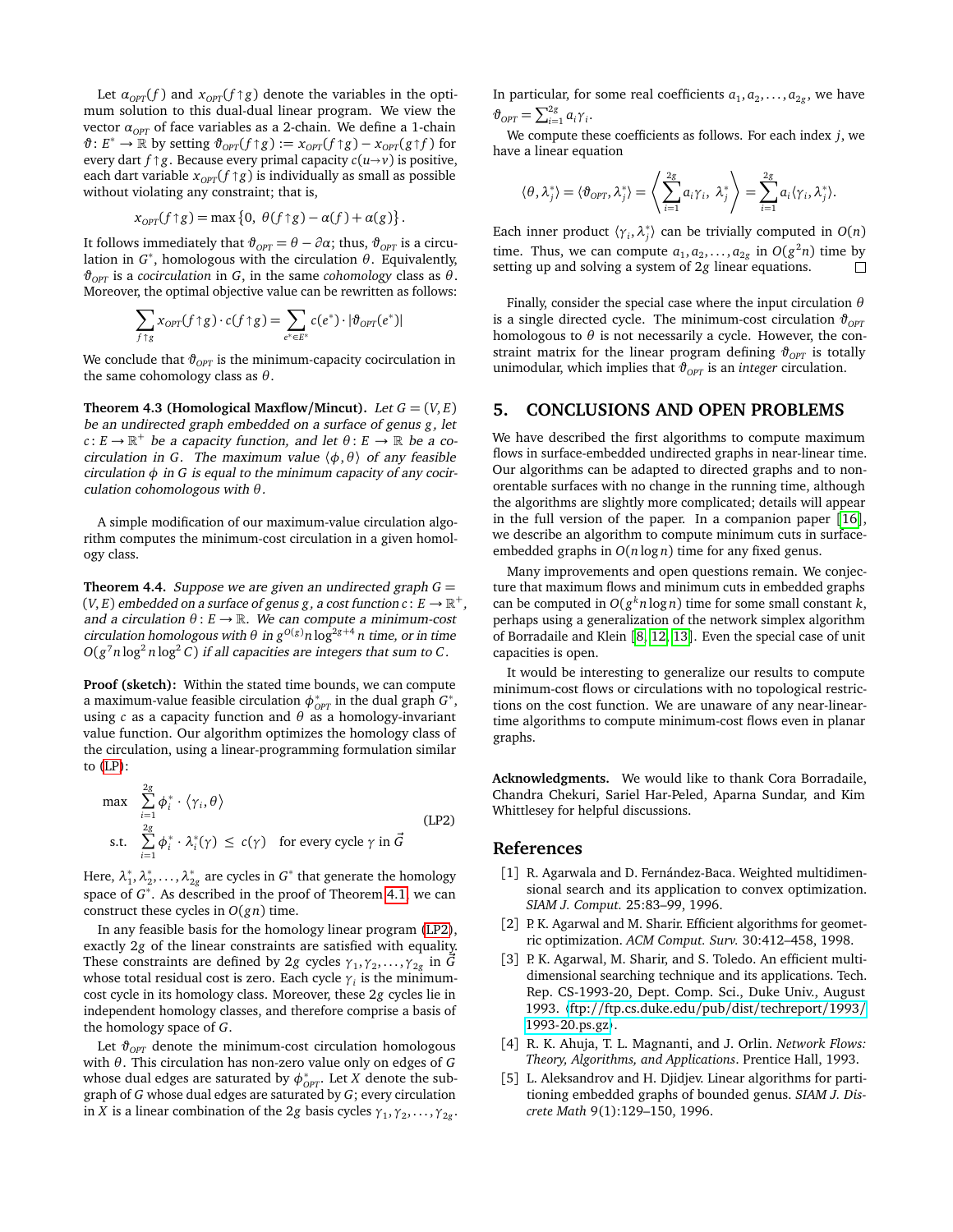- <span id="page-7-34"></span>[6] Y. P. Aneja and S. N. Kabadi. Polynomial algorithms for Lagrangean relaxations in combinatorial problems. Faculty of Business Working Paper Series W91-03, University of Windsor, 1991. Cited in [[52](#page-8-30)].
- <span id="page-7-30"></span>[7] T. C. Biedl, B. Brejová, and T. Vinař. Simplifying flow networks. *Proc. 25th Symp. Math. Found. Comput. Sci.*, 192– 201, 2000. Lecture Notes Comput. Sci. 1893, Springer-Verlag.
- <span id="page-7-14"></span>[8] G. Borradaile. *Exploiting Planarity for Network Flow and Connectivity Problems*. Ph.D. thesis, Brown University, May 2008. 〈http://[www.cs.brown.edu](http://www.cs.brown.edu/research/pubs/theses/phd/2008/glencora.pdf)/research/pubs/theses/ phd/2008/[glencora.pdf](http://www.cs.brown.edu/research/pubs/theses/phd/2008/glencora.pdf)〉.
- <span id="page-7-6"></span>[9] G. Borradaile, E. D. Demaine, and S. Tazari. Polynomialtime approximation schemes for subset-connectivity problems in bounded-genus graphs. *Proc. 26th Int. Symp. Theoretical Aspects Comput. Sci.*, 171–182, 2009. Dagstuhl Seminar Proceedings. 〈http://[drops.dagstuhl.de](http://drops.dagstuhl.de/opus/volltexte/2009/1835/)/opus/ [volltexte](http://drops.dagstuhl.de/opus/volltexte/2009/1835/)/2009/1835/〉.
- <span id="page-7-7"></span>[10] G. Borradaile, C. Kenyon-Mathieu, and P. N. Klein. A polynomial-time approximation scheme for Steiner tree in planar graphs. *Proc. 18th Ann. ACM-SIAM Symp. Discrete Algorithms*, 1285–1294, 2007.
- <span id="page-7-8"></span>[11] G. Borradaile, C. Kenyon-Mathieu, and P. N. Klein. Steiner tree in planar graphs: An *O*(*n* log *n*) approximation scheme with singly-exponential dependence on epsilon. *Proc. 10th Ann. Workshop on Algorithms and Data Structures*, 275–286, 2007.
- <span id="page-7-15"></span>[12] G. Borradaile and P. Klein. An *O*(*n* log *n*)-time algorithm for maximum *st*-flow in a directed planar graph. *Proc.* 17th *Ann. ACM-SIAM Symp. Discrete Algorithms*, 524–533, 2006.
- <span id="page-7-16"></span>[13] G. Borradaile and P. Klein. An *O*(*n* log *n*) algorithm for maximum *s t*-flow in a directed planar graph. *J. ACM*, to appear, 2009. 〈http://[www.math.uwaterloo.ca](http://www.math.uwaterloo.ca/~glencora/downloads/maxflow-full.pdf)/~glencora/ downloads/[maxflow-full.pdf](http://www.math.uwaterloo.ca/~glencora/downloads/maxflow-full.pdf)〉.
- <span id="page-7-0"></span>[14] S. Cabello and E. W. Chambers. Multiple source shortest paths in a genus *g* graph. *Proc. 18th Ann. ACM-SIAM Symp. Discrete Algorithms*, 89–97, 2007.
- <span id="page-7-24"></span>[15] E. W. Chambers, É. Colin de Verdière, J. Erickson, F. Lazarus, and K. Whittlesey. Splitting (complicated) surfaces is hard. *Comput. Geom. Theory Appl.* 41(1–2):94–110, 2008.
- <span id="page-7-17"></span>[16] E. W. Chambers, J. Erickson, and A. Nayyeri. Minimum cuts and shortest homologous cycles. *Proc. 25th Ann. ACM Symp. Comput. Geom.*, 2009. 〈http://[www.cs.uiuc.edu](http://www.cs.uiuc.edu/~jeffe/pubs/surfcut.html)/~jeffe/ pubs/[surfcut.html](http://www.cs.uiuc.edu/~jeffe/pubs/surfcut.html)〉.
- <span id="page-7-31"></span>[17] E. Cohen. *Combinatorial Algorithms for Optimization Problems*. Ph.D. thesis, Dept. Comput. Sci., Stanford Univ., June 1991. Tech. Report STAN-CS-91-1366.
- <span id="page-7-32"></span>[18] E. Cohen and N. Megiddo. Maximizing concave functions in fixed dimension. *Complexity in Numerical Optimization*, 74–87, 1993. World Scientific.
- <span id="page-7-33"></span>[19] E. Cohen and N. Megiddo. Strongly polynomial-time and NC algorithms for detecting cycles in periodic graphs. *J. Assoc. Comput. Mach.* 40(4):791–830, 1993.
- <span id="page-7-35"></span>[20] E. Cohen and N. Megiddo. Algorithms and complexity analysis for some flow problems. *Algorithmica* 11(3):320–340, 1994.
- <span id="page-7-9"></span>[21] E. D. Demaine, M. Hajiaghayi, and B. Mohar. Approximation algorithms via contraction decomposition. *Proc. 18th Ann. ACM-SIAM Symp. Discrete Algorithms*, 278–287, 2007.
- <span id="page-7-20"></span>[22] S. I. Diatch and D. A. Spielman. Faster lossy generalized flow via interior point algorithms. *Proc. 40th ACM Symp. Theory Comput.*, 451–460, 2008.
- <span id="page-7-27"></span>[23] H. N. Djidjev and S. M. Venkatesan. Planarization of graphs embedded on surfaces. *Proc. 21st Workshop Graph-Theoretic Concepts Comput. Sci.*, 62–72, 1995. Lecture Notes Comput. Sci. 1017, Springer-Verlag.
- <span id="page-7-3"></span>[24] D. Eppstein. Subgraph isomorphism in planar graphs and related problems. *J. Graph Algorithms and Applications* 3(3):1–27, 1999.
- <span id="page-7-4"></span>[25] D. Eppstein. Diameter and treewidth in minor-closed graph families. *Algorithmica* 27:275–291, 2000.
- <span id="page-7-29"></span>[26] D. Eppstein. Dynamic generators of topologically embedded graphs. *Proc. 14th Ann. ACM-SIAM Symp. Discrete Algorithms*, 599–608, 2003.
- <span id="page-7-36"></span>[27] J. Erickson and S. Har-Peled. Optimally cutting a surface into a disk. *Discrete Comput. Geom.* 31(1):37–59, 2004.
- <span id="page-7-37"></span>[28] J. Erickson and K. Whittlesey. Greedy optimal homotopy and homology generators. *Proc. 16th Ann. ACM-SIAM Symp. Discrete Algorithms*, 1038–1046, 2005.
- <span id="page-7-1"></span>[29] J. Fakcharoenphol and S. Rao. Planar graphs, negative weight edges, shortest paths, and near linear time. *J. Comput. Syst. Sci.* 72(5):868–889, 2006.
- <span id="page-7-11"></span>[30] L. R. Ford and D. R. Fulkerson. Maximal flow through a network. *Canadian J. Math.* 8(399–404), 1956.
- <span id="page-7-12"></span>[31] G. N. Frederickson. Fast algorithms for shortest paths in planar graphs with applications. *SIAM J. Comput.* 16(6):1004– 1004, 1987.
- <span id="page-7-28"></span>[32] J. R. Gilbert, J. P. Hutchinson, and R. E. Tarjan. A separator theorem for graphs of bounded genus. *J. Algorithms* 5(3):391–407, 1984.
- <span id="page-7-19"></span>[33] A. V. Goldberg and S. Rao. Beyond the flow decomposition barrier. *J. ACM* 45(5):783–797, 1998.
- <span id="page-7-18"></span>[34] A. V. Goldberg and R. E. Tarjan. A new approach to the maximum-flow problem. *J. Assoc. Comput. Mach.* 35(4):921–940, 1988.
- <span id="page-7-5"></span>[35] M. Grohe. Isomorphism testing for embeddable graphs through definability. *Proc. 32nd ACM Symp. Theory Comput.*, 63–72, 2000.
- <span id="page-7-25"></span>[36] J. L. Gross and T. W. Tucker. *Topological graph theory*. Dover Publications, 2001.
- <span id="page-7-23"></span>[37] M. Grötschel, L. Lovász, and A. Schrijver. The ellipsoid method and its consequences in combinatorial optimization. *Combinatorica* 1(2):169–197, 1981.
- <span id="page-7-22"></span>[38] M. Grötschel, L. Lovász, and A. Schrijver. *Geometric Algorithms and Combinatorial Optimization*, 2nd edition. Algorithms and Combinatorics 2. Springer-Verlag, 1993.
- <span id="page-7-10"></span>[39] T. E. Harris and F. S. Ross. Fundamentals of a method for evaluating rail net capacities. Tech. rep., The RAND Corporation, Santa Monica, California, October 24 1955. Cited in [[70](#page-8-33)].
- <span id="page-7-21"></span>[40] R. Hassin. Maximum flow in (*s*, *t*) planar networks. *Inform. Proc. Lett.* 13:107, 1981.
- <span id="page-7-13"></span>[41] R. Hassin and D. B. Johnson. An  $O(n \log^2 n)$  algorithm for maximum flow in undirected planar networks. *SIAM J. Comput.* 14(3):612–624, 1985.
- <span id="page-7-26"></span>[42] A. Hatcher. *Algebraic Topology*. Cambridge University Press, 2001. 〈http://[www.math.cornell.edu](http://www.math.cornell.edu/~hatcher/)/~hatcher/〉.
- <span id="page-7-2"></span>[43] M. R. Henzinger, P. Klein, S. Rao, and S. Subramanian. Faster shortest-path algorithms for planar graphs. *J. Comput. Syst. Sci.* 55(1):3–23, 1997.